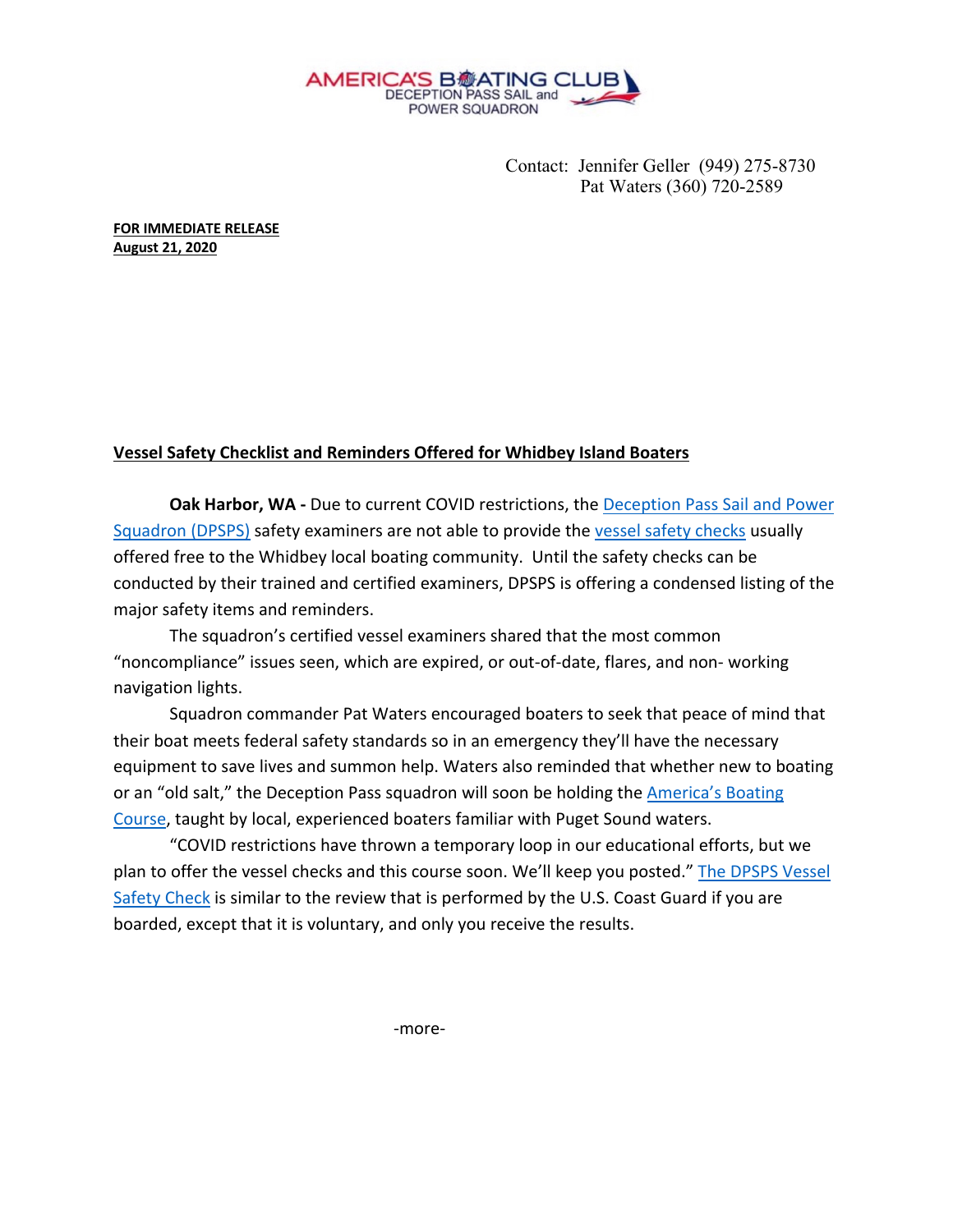## **Page two/vessel safety**

Important Reminders and Safety Items:

**1. Life jackets**. You must have a Coast Guard- approved personal flotation device (PFD – or "lifejacket") for *every* person on board the vessel. Check them periodically to make sure they work. Whether for adult or child, the PFD should be appropriate for the activity and fit right; adults must ensure that the kids wear them. Have a throwable cushion or life ring of some sort on board. The U.S. Coast Guard recently updated PFD labels that rely more on icons than wording, but PFD's labeled under the previous system still meet regulatory requirements.

For more detailed information on PFD's, visit this link: https://www.uscgboating.org/recreational-boaters/life-jacket-wear-wearing-your-lifejacket.php

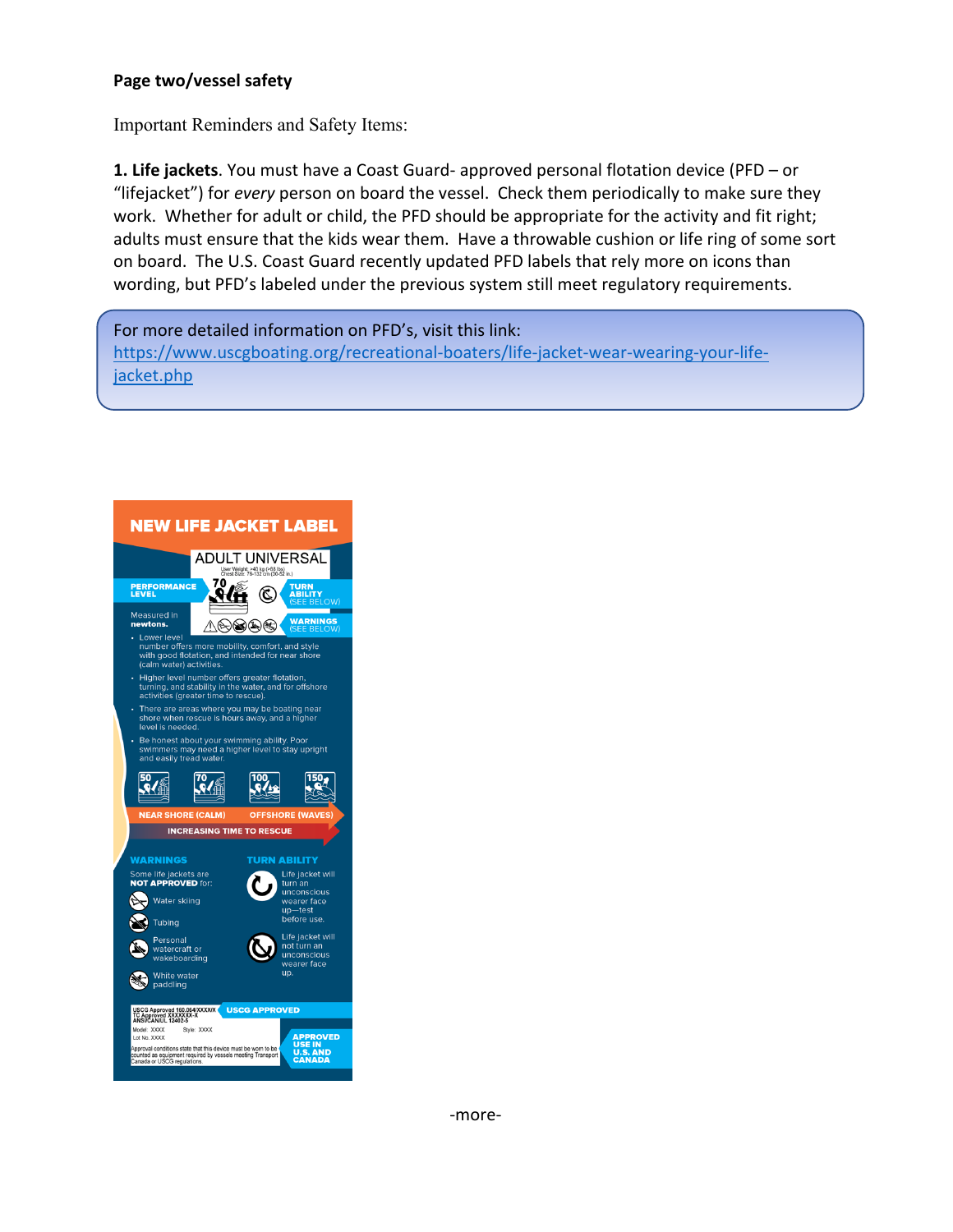Page three/vessel check

2. **Visual distress signals** are required on all boats 16 ft. or longer, and will help others locate your boat quickly, day or night, in the case of an emergency. Signals include day signals such as a big orange signal flag. A minimum of three "day and night" flares are recommended, and make sure they are not expired. Also available is a U.S.C.G. approved, flashing-day-and-night-SOS strobe lights. A flashlight with new batteries should always be on board also.

3. **Fire extinguishers.** In recent months, the USCG has modified their regulations, involving a new classification system, regarding the use of portable fire extinguishers. If your vessel was built after August 22, 2016, your vessel falls under the new system.

| Length            | <b>Vessels built before August 22, 2016</b><br>(minimum number of B-I portable fire extinguishers required <sup>1</sup> ) |                                                              |
|-------------------|---------------------------------------------------------------------------------------------------------------------------|--------------------------------------------------------------|
| $(X$ feet)        | No fixed fire extinguishing system<br>in machinery space                                                                  | <b>Fixed fire extinguishing system</b><br>in machinery space |
| X < 16            |                                                                                                                           |                                                              |
| $16 \le X \le 26$ |                                                                                                                           |                                                              |
| $26 \le X \le 40$ |                                                                                                                           |                                                              |
| 40 < X < 65       |                                                                                                                           |                                                              |

<sup>1</sup>One B-II portable fire extinguisher may be substituted for two B-I portable fire extinguishers.

|             | <b>Vessels built after August 22, 2016</b>                                 |                                        |
|-------------|----------------------------------------------------------------------------|----------------------------------------|
| Length      | (minimum number of 5-B portable fire extinguishers required <sup>1</sup> ) |                                        |
| $(X$ feet)  | No fixed fire extinguishing system                                         | <b>Fixed fire extinguishing system</b> |
|             | in machinery space                                                         | in machinery space                     |
| X < 16      |                                                                            |                                        |
| 16 < X < 26 |                                                                            |                                        |

| Length            | <b>Vessels built after August 22, 2016</b><br>(minimum number of 5-B portable fire extinguishers required <sup>1</sup> ) |                                                              |
|-------------------|--------------------------------------------------------------------------------------------------------------------------|--------------------------------------------------------------|
| $(X$ feet)        | No fixed fire extinguishing system<br>in machinery space                                                                 | <b>Fixed fire extinguishing system</b><br>in machinery space |
|                   |                                                                                                                          |                                                              |
| $26 \le X \le 40$ |                                                                                                                          |                                                              |
| $40 \le X \le 65$ |                                                                                                                          |                                                              |

<sup>1</sup>One 20-B portable fire extinguisher may be substituted for two 5-B portable fire extinguishers.

**(Source: U.S. Coast Guard)**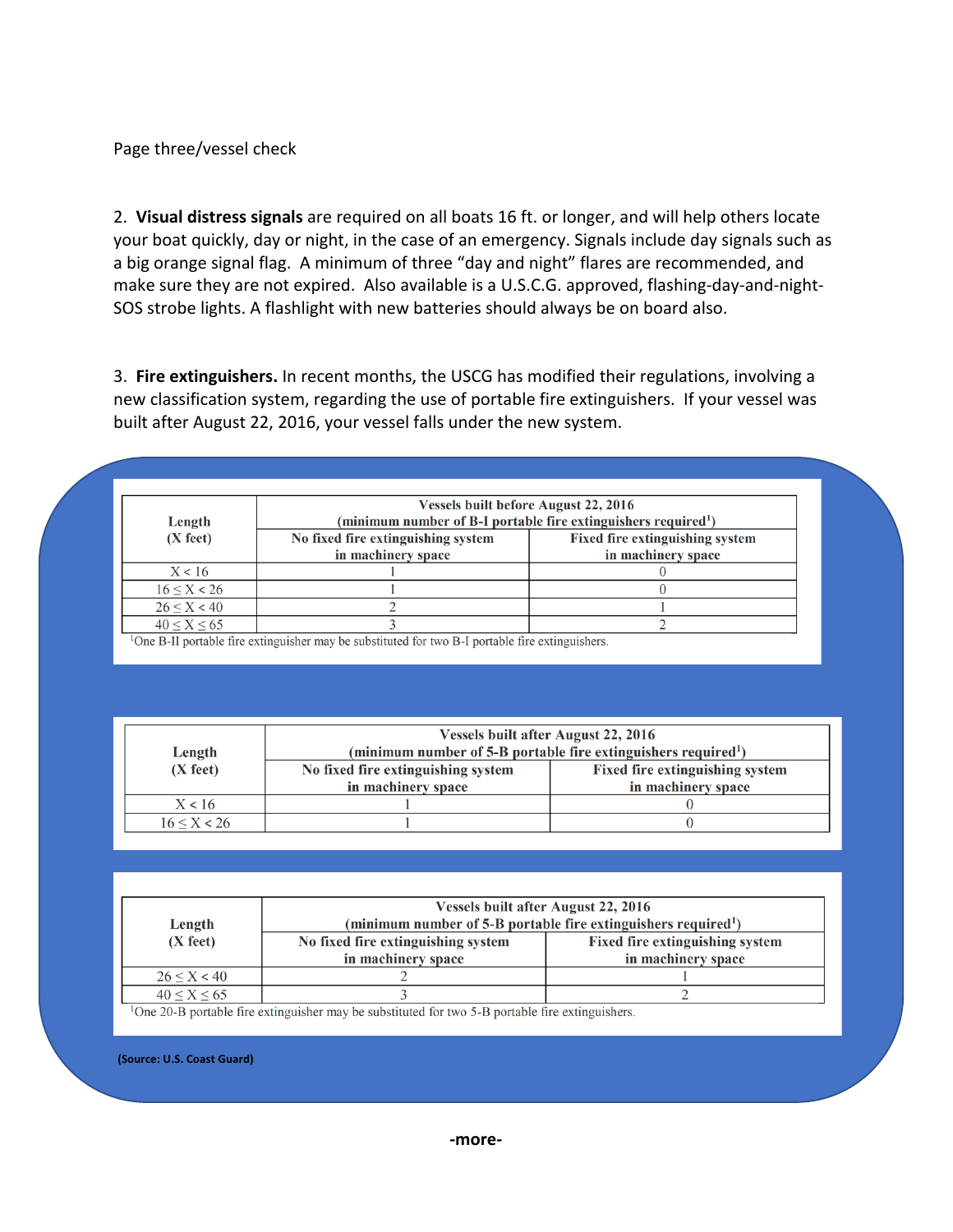i

4. **Familiarize yourself with Navigation Rules**. The Navigation Rules are much like the rules of the road on the highway. They establish a consistent way to navigate safely and avoid collisions when two boats are crossing paths, are on course to meet head-on, or when one boat wishes to overtake another.

You can download a copy of the U.S. Coast Guard's Navigation Rules here: https://www.navcen.uscg.gov/?pageName=navRulesContent.

5. **Check navigation and running lights to make sure they are functioning.** A white navigation light is required for use during low visibility such as fog, heavy rain, dawn or dusk.

6. **A marine VHF radio** is presently not a mandatory safety requirement, but we feel it should be. Cell phones are great, but signals are weak in some areas around the islands.

7. **Noise makers, such as a horn, whistle or bell.** Navigation Rules require you to use sound signals during periods of limited visibility and in meeting, crossing, and over-taking situations. The law states you must have some means of making an efficient sound signal. Air-powered horns are great for a small boat.

8. **Check that the bilge pump(s) are dry, clear of waste, and working properly.** Carry at least one bucket with you!

9. **Make sure you have an anchor with enough rode (connecting line).** Also check the adequacy for the areas you expect to be in, including heavy weather while at anchor. Also, two anchors can make for a better night's sleep.

10. **Have nautical charts** of the areas where you plan on going. A GPS chart plotter is fantastic, but make sure it is up to date. If you can get paper charts, do so. It makes planning ahead easier. A digital depth sounder is also vital to know how much water is under your boat.

11. **File a float plan.** Someone responsible needs to know what you are planning, where you are going, and when you plan to return. If you don't show up as planned, then the authorities will have some idea of where to look.

To see an example of a float plan, click here: http://floatplancentral.cgaux.org/download/USCGFloatPlan.pdf.

## 12**. Carry a well-stocked First Aid kit.**